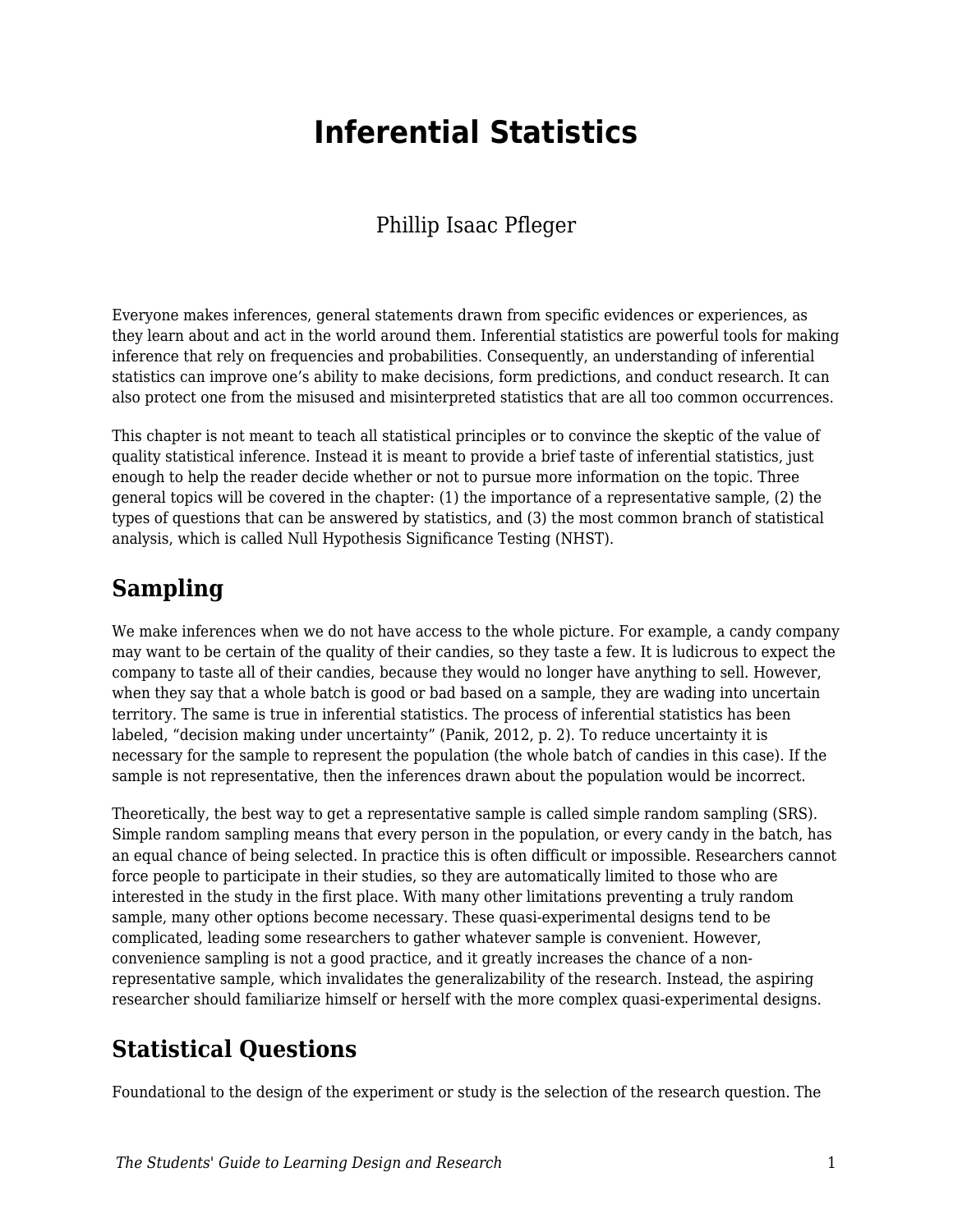selection of the question leads naturally into the selection of an analysis and therefore requirements on the data that can and should be gathered.

Many different types of analyses are available, and each one lends itself to a different type of question or set of questions. A regression, for example, will tell you how strong the relationship is between one variable of interest and another. It will also tell you if one variable predicts the other and helps you make predictive models. A simple t-test will tell how probable it is for one group to be different from another. While each test may answer different questions, it is important to consider that all statistical analyses share one limitation in particular. Inferential statistics can only answer questions of how many, how much, and how often.

This limit on the types of questions a researcher can ask comes, because inferential statistics rely on frequencies and probabilities to make inferences. Consequently, only certain types of data may be used: nominal, ordinal, interval, or ratio (Panik, 2012, p. 4).

Nominal data consists only of a classification into groups, such as male or female, or control group or experimental group. Ordinal data is also categorical in nature but includes an order placed on the data. For example, first and second place in a race tell us nothing about the relationship between the two runners other than the fact that the first place runner came before the second.

Interval data and ratio data are very similar to each other and are often grouped together under the terms numerical or quantitative data. Interval data are like temperature in degrees Celsius. They are numbers that have meaning, but the zero is not an absolute zero. In the case of degrees Celsius, a zero does not mean a complete lack of temperature. It just means the point where water freezes. The temperature scale of Kelvins is different. Zero on that scale means absolutely no heat, making this scale a ratio scale.

Ratio data is often, but not always, the ideal data for an analysis. However the best way to determine what type of data to gather goes back to the research question. The research question will not only help you decide if statistics will help you, but it will also help you decide what type of data you should gather.

### **Null Hypothesis Significance Testing**

Most people who have read an academic article have been exposed to something called a p-value. The p-value is fundamental to the most common statistical practice today, Null Hypothesis Significance Testing (NHST). NHST involves estimating the probability that the average of your sample is different from some other expected value (the null hypothesis). This probability estimate is the pvalue. For example, if a researcher was investigating whether or not two groups were different, the null hypothesis would be "the difference between group A and group B is zero." If the difference between the groups was 3.7, and the p-value was .03, then there would be a 3% chance that the difference in our sample was 3.7 if the true difference was zero.

For the novice statistician this can seem like a bit of a black box. When examined fully, however, it is not too hard to understand. The whole process involves giving the null hypothesis a score based on how many standard deviations away from the sample mean it is. The p-value is calculated from this score, and if the p-value is below a preset value (usually .05), then we say that it is "significant."

Airline Example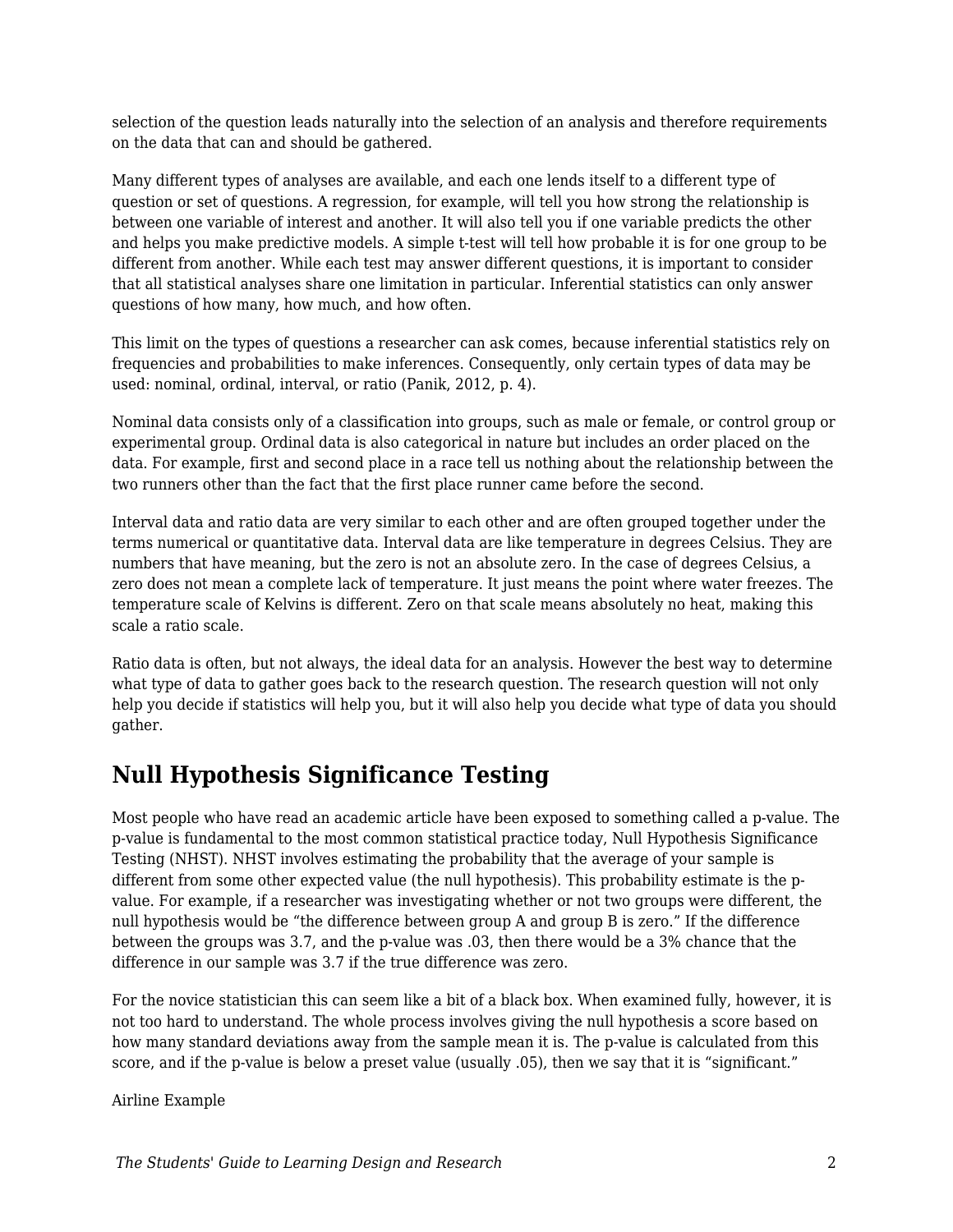To better clarify the process associated with many statistical inferences, consider the data in Table 1 (R Core Team, 2016).

| 1959 | 1960 | <b>Difference</b> |
|------|------|-------------------|
| 360  | 417  | 57                |
| 342  | 391  | 49                |
| 406  | 419  | 13                |
| 396  | 461  | 65                |
| 420  | 472  | 52                |
| 472  | 535  | 63                |
| 548  | 622  | 74                |
| 559  | 606  | 47                |
| 463  | 508  | 45                |
| 407  | 461  | 54                |
| 362  | 390  | 28                |
| 405  | 432  | 27                |

Table 1. Airline Passenger Data

This is the number of passengers that flew each month on a certain airline in 1959 and 1960, as well as the differences between the two. A researcher may want to know if there was a difference in passengers between the two years. This researcher would first need to clarify the null and alternative hypotheses and set the alpha level (the level our p-value has to be before we will believe the conclusions).

H0: The average of  $1959 =$  the average of 1960. (i.e the difference = 0)

Ha: The average of 1959  $\neq$  the average of 1960. (i.e the difference  $\neq$  0)

 $\alpha = 0.05$ 

In other words, the researcher is assuming the two are the same but will have enough evidence to support that they are different if the p-value is less than 0.05.

The differences between the two groups is found in column three. Our first step is to find the mean of this column by adding all of the values and then dividing by the number of data points we added together. This gives us a mean of 47.83. This sample mean is a point estimate, or an approximation, of the true difference. We know this data follows a certain pattern (Figure 1), called a normal distribution.

Figure 1

Patterns of the Differences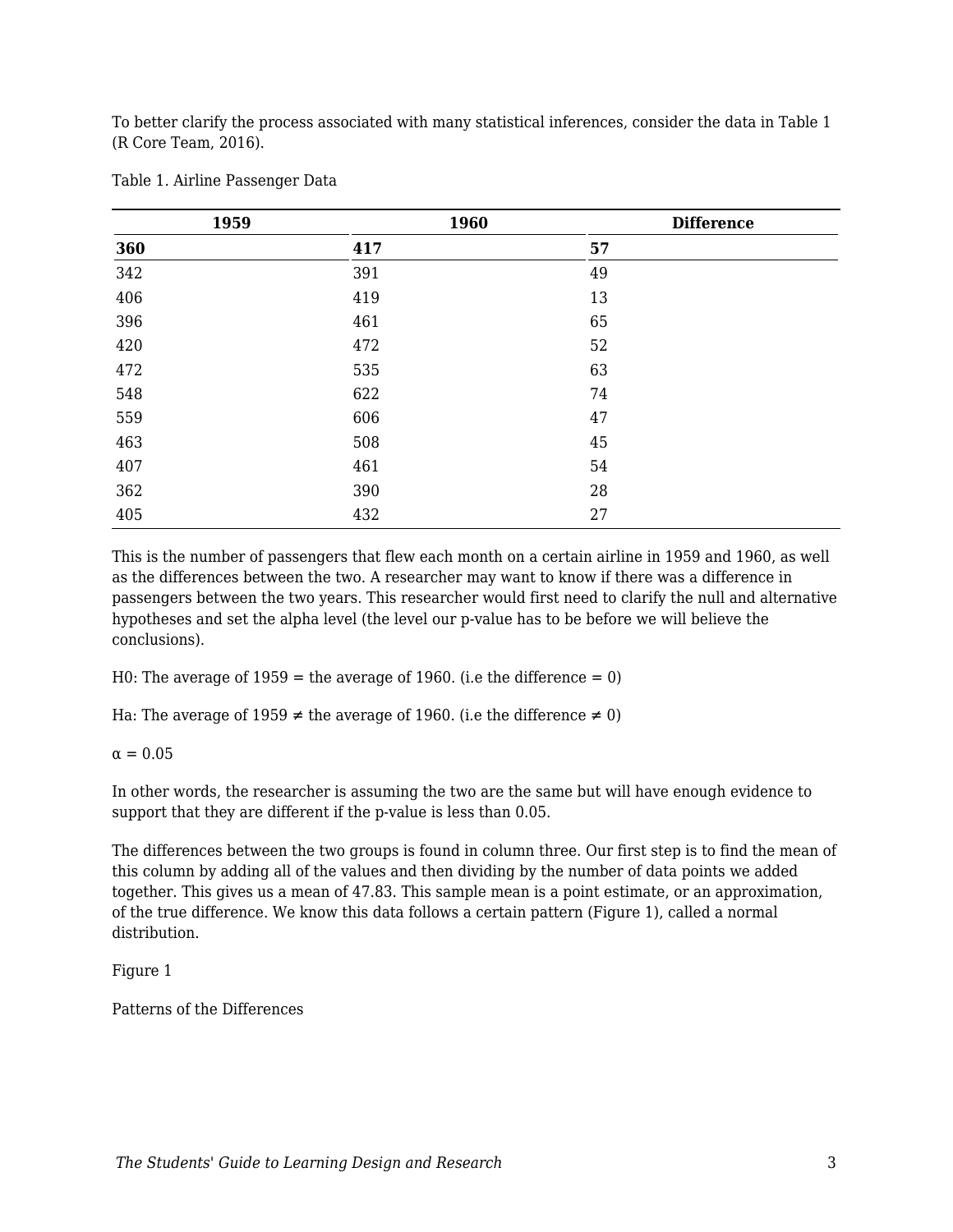

Consequently, we know that 68% of the data is within one standard deviation, and 95% is within two standard deviations. A standard deviation is a measure of uncertainty. It is the average distance between the data points and the sample mean. We calculate the standard deviation using this formula (Moses, 1986, p. 50):

$$
SD = \sqrt{\sum (x-\bar{x})^2/(n-1)}
$$

The standard deviation for the airline data is 17.58. A test statistic is obtained using the following formula (Vaughan, 2013, p. 47):

$$
t = \frac{\bar{x} - \mu}{\sqrt{s_x^2/n}}
$$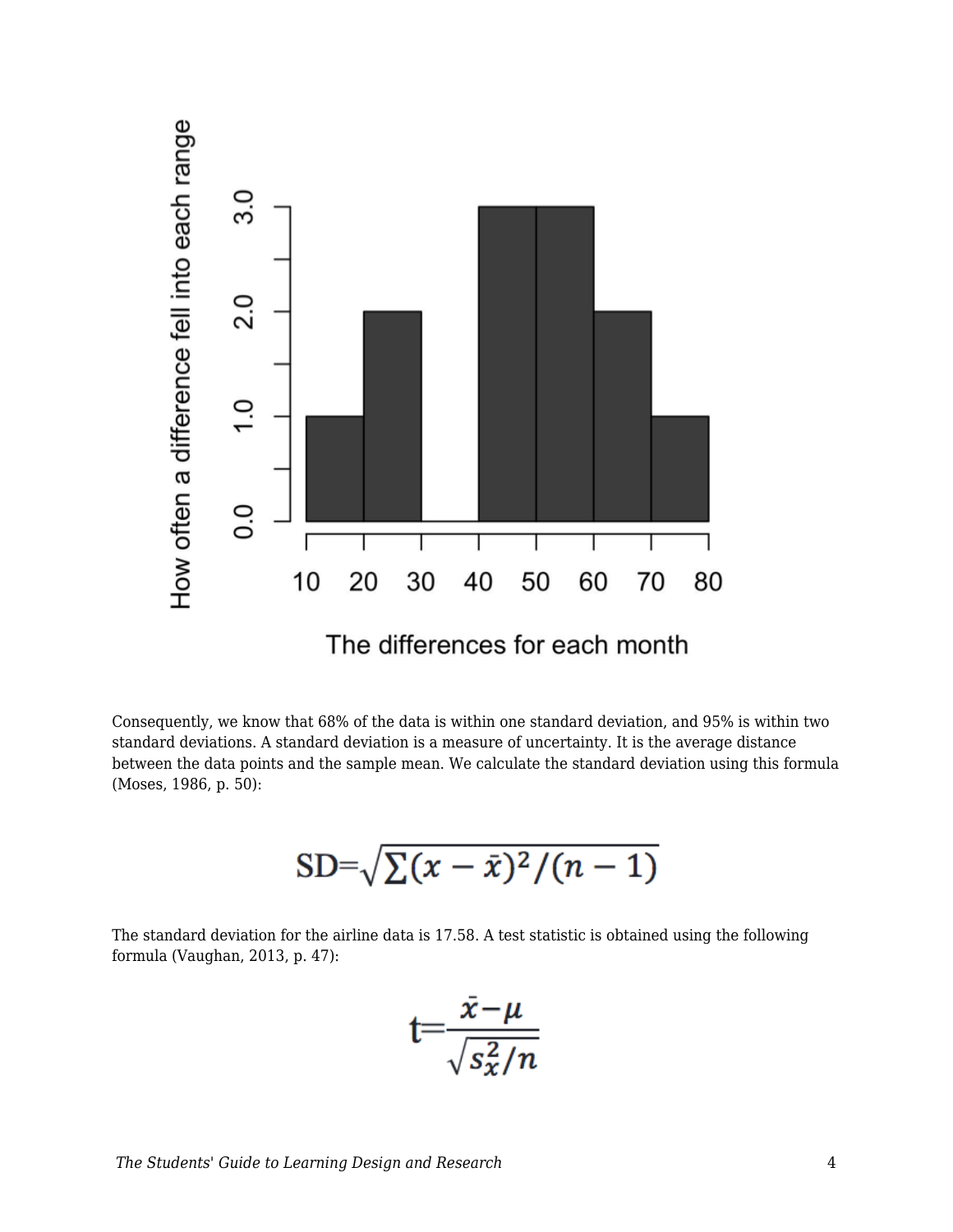The test statistic for the airline question is 9.425. The p-value is the probability of getting a teststatistic as extreme or more extreme than the one you got, given the null hypothesis is true (Brase & Brase, 2016, p. 425). In other words, it is the probability of getting 47.83 as the average distance if the true average difference was 0. With a p-value of 0.000013, which is less than the .05 standard the researcher set at the start, there is enough evidence to reject the null hypothesis. Thus, the researcher concludes that there is a difference between the two groups. It is important to note that conclusions based on p-values alone lead to an incorrect answer 5% of the time. Consequently, it is good practice to interpret p-values in the context of other inferential statistics, such as effect sizes and confidence intervals. This approach is neither perfect, nor the only approach available, it is simply the most common.

## **Conclusion**

Inferential statistics are an extension of the natural human tendency toward inference. They are powerful tools that can help answer questions such as how much, how many, or how often. An understanding of the process of statistics can help us be better consumers of research, prevent us from being misled by invalid or misinterpreted statistics, and give us another tool in the search for knowledge.

#### **References**

- Brase, C. H., & Brase, C. P. (2016). Understanding basic statistics (7th ed.). Boston, Massachusetts: Cengage Learning.
- Moses, L. E. (1986). Think and explain with statistics. United States of America: Addison-Wesley Publishing Company, Inc.
- Panik, M. J. (2012). Statistical inference: A short course. Hoboken, New Jersey: John Wiley & Sons, Inc.
- R Core Team (2016). R: A language and environment for statistical computing. R Foundation for Statistical Computing, Vienna, Austria. Retrieved from https://www.R-project.org/.
- Vaughan, S. (2013). Scientific inference: Learning from data. Cambridge, United Kingdom: Cambridge University Press.